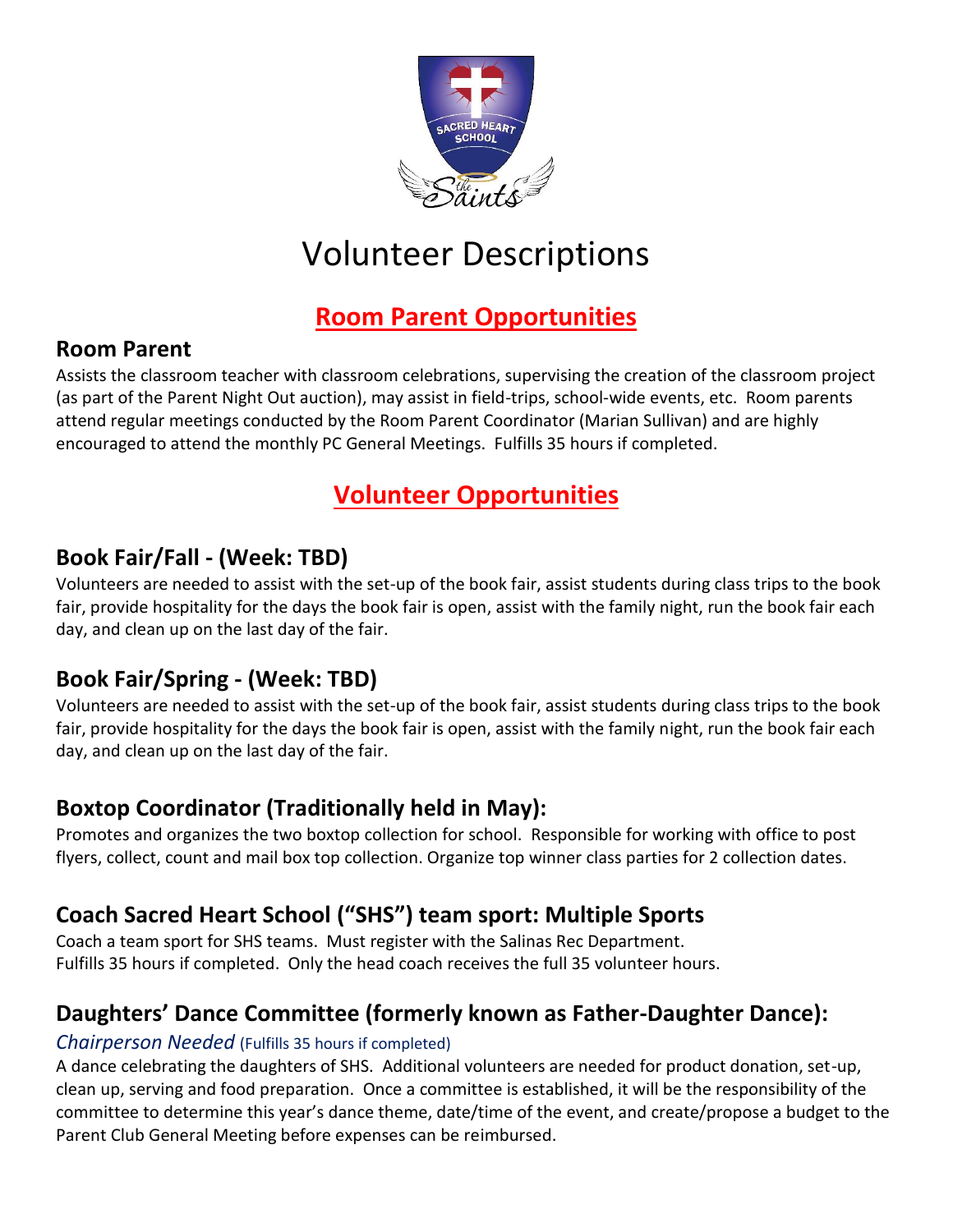## **Dine Out Fundraiser Coordinator (Throughout the School Year):**

Coordinates dine out fundraisers for Parents' Club. This volunteer is responsible for securing locations, dates, and providing the front office with flyers and information about the events.

# **Family Festival - (Sun, Sept 19, 2021)**

A joint venture fundraising/community builder between the Sacred Heart Parish and SHS. Volunteers are needed to secure product donation, set-up, run booths, and clean up.

# **Junior High Dances: Halloween Dance, Fri, Oct 15, 2021**

#### *Chairperson Needed* (Fulfills 35 hours if chairs both Halloween & Valentines Dance)

A dance held at SHS for our 6-8<sup>th</sup> grade students which invites students from sister schools within Monterey Diocese. Additional volunteers are needed for product donation, set-up, clean up, serving and food preparation. Once a committee is established, it will be the responsibility of the committee to determine date/time of the event, and create/propose a budget to the Parent Club General Meeting before expenses can be reimbursed, promote the dance, offer refreshments, DJ, and secure additional chaperones.

# **Junior High Dances: Valentine's Day Dance, Fri, Feb 11, 2022**

#### *Chairperson Needed* (Fulfills 35 hours if chairs both Halloween & Valentines Dance)

A dance held at SHS for our 6-8<sup>th</sup> grade students which invites students from sister schools within Monterey Diocese. Additional volunteers are needed for product donation, set-up, clean up, serving and food preparation. Once a committee is established, it will be the responsibility of the committee to determine date/time of the event, create/propose a budget to the Parent Club General Meeting before expenses can be reimbursed, promote the dance, offer refreshments, DJ, and secure additional chaperones.

# **Halloween Parade- (Fri, Oct 29, 2021, 11:00am)**

Volunteers needed to help set-up and distribute goodies for the students after the parade.

# **Parent Night Out Fundraiser – (Date: TBD)**

#### *Chairperson Needed* (Fulfills 35 hours if completed)

One of the biggest Parents' Club community-building-fundraisers! Traditionally an adult-themed event, a committee is needed to make this event happen. Once a committee is established, it will be the responsibility of the committee to determine date/time of the event, create/propose a budget to the Parent Club General Meeting before expenses can be reimbursed, promote the event, set-up and clean up. Product donation also needed; lots of opportunity for volunteers during this event!

# **Safe Halloween Committee – (Date: TBD)**

#### *Chairperson Needed* (Fulfills 35 hours if completed)

A community-building free event for families and friends of SHS. Once a committee is established, it will be the responsibility of the committee to determine date/time of the event, create/propose a budget to the Parent Club General Meeting before expenses can be reimbursed, promote the event, set-up and clean up. Product donation also needed.